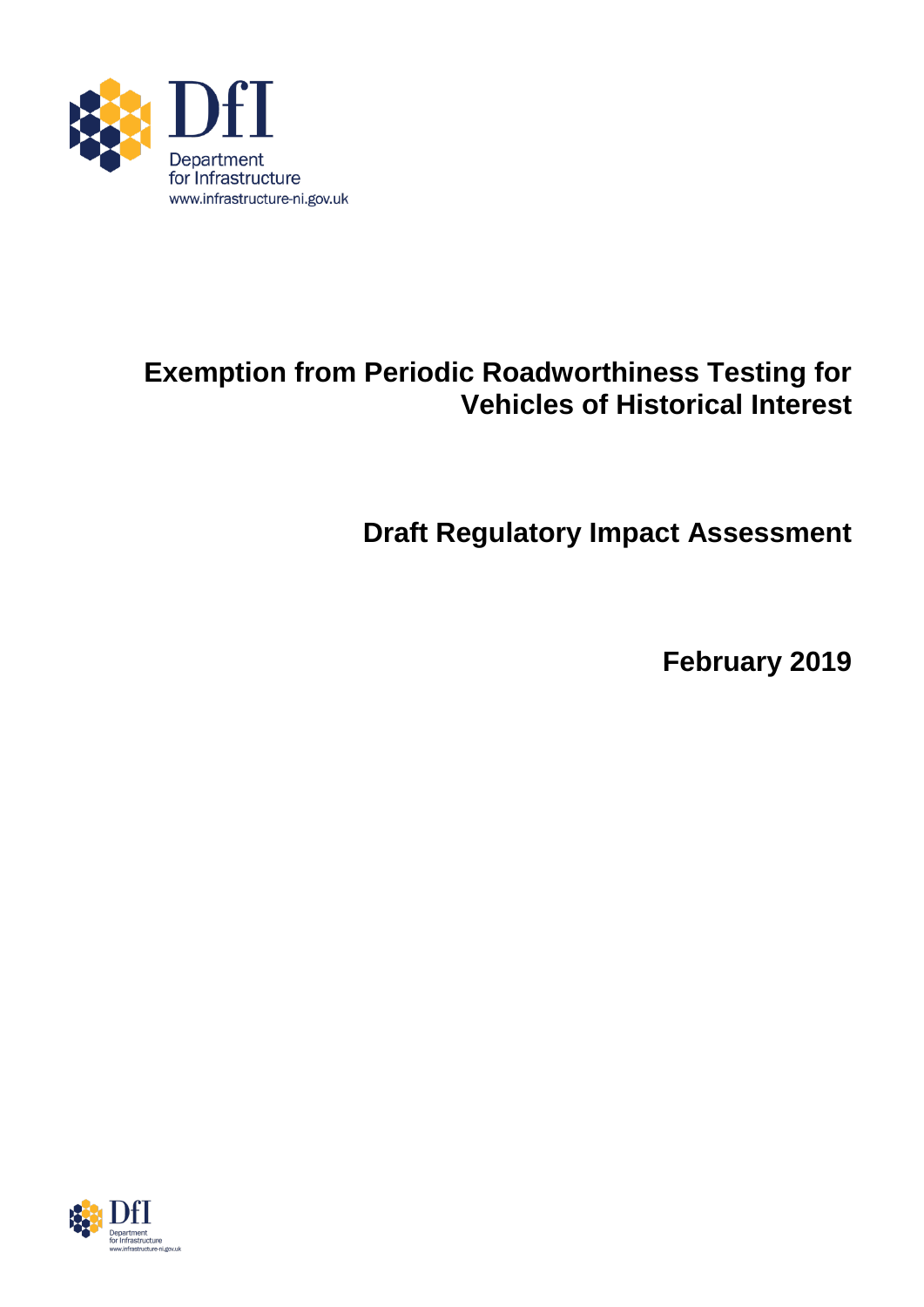| Title:<br>Review of Vehicles of Historical Interest (VHIs)<br>roadworthiness testing                          | <b>Regulatory Impact Assessment (RIA)</b>                      |  |  |
|---------------------------------------------------------------------------------------------------------------|----------------------------------------------------------------|--|--|
|                                                                                                               | <b>Date: 9/5/2018</b>                                          |  |  |
|                                                                                                               | <b>Type of measure: Subordinate Legislation</b>                |  |  |
| Lead department or agency:<br>Department for Infrastructure                                                   | <b>Stage: Consultation</b>                                     |  |  |
|                                                                                                               | Source of intervention: EU                                     |  |  |
| Other departments or agencies:<br>Driver & Vehicle Agency (DVA)<br>Driver and Vehicle Licensing Agency (DVLA) | <b>Contact details: Alex Boyle, telephone:</b><br>02890 541194 |  |  |

#### **Summary Intervention and Options**

#### **What is the problem under consideration? Why is government intervention necessary?**

In Northern Ireland, all vehicles manufactured before 1960 are currently exempt from roadworthiness testing. EU Directive 2014/45 permits Member States to exempt Vehicles of Historical Interest (VHIs) from testing if they are at least 30 years old, no longer in production and have not had substantial changes made to them. GB has updated its legislation to exempt vehicles constructed or first registered more than 40 years ago, on a rolling basis, from the annual roadworthiness testing and that have not been substantially altered. Vehicles which have been substantially altered, regardless of their age, will not be exempt from the roadworthiness testing. The Department is consulting on proposals to amend domestic legislation in a manner which broadly aligns with GB.

#### **What are the policy objectives and the intended effects?**

The policy objective is to review the current VHI exemption currently in place in NI and to establish whether the Department should replicate GB legislation and consider what special requirements would be necessary in respect of its implementation in Northern Ireland. The purpose and intended effect of the consultation proposals is to ensure only vehicles of genuine historical interest that are not substantially changed are allowed exemption from roadworthiness testing.

#### **What policy options have been considered, including any alternatives to regulation? Please justify preferred option (further details in Evidence Base)**

Option 1: Do Nothing. Continue to exempt pre-1960 manufactured vehicles from the roadworthiness testing.

Option 2: Exempt 30 year old VHIs, on a rolling basis, from annual testing and introduce a VHI certification process to ensure a vehicle has not been substantially altered (EU Minimum).

Option 3: Introduce a rolling exemption from periodic roadworthiness testing for vehicles which are more than 40 years old and have not been substantially altered. Vehicle owners in possession of a vehicle which is more than 40 years old and has not been altered substantially, would not have to apply for an MOT test. This relates to those motor vehicles and light goods vehicles (LGVs). Heavy Goods Vehicles (HGVs) and Public Service Vehicles (PSV buses) falling under operator licensing regulations will remain within the scope of the roadworthiness testing. Vehicles that have been substantially changed, regardless of their age, will not be exempt from the annual roadworthiness testing. Decisions on a preferred option will be informed by responses to public consultation.

| Will the policy be reviewed: No                        |                                                |                                           | If applicable, set review date:                |                                       |  |
|--------------------------------------------------------|------------------------------------------------|-------------------------------------------|------------------------------------------------|---------------------------------------|--|
| Cost of Preferred (or more likely) Option              |                                                |                                           |                                                |                                       |  |
| <b>Total cost for business</b><br>$-E1.00m$            | Total net cost to business per<br>year -£0.10m |                                           | Cost for implementation by<br>Regulator £0.05m |                                       |  |
|                                                        |                                                |                                           |                                                |                                       |  |
| Does Implementation go beyond minimum EU requirements? |                                                |                                           | NO                                             | <b>YES</b> $\boxtimes$                |  |
| Are any of these organisations in<br>scope?            | <b>Micro</b><br>Yes $\boxtimes$ No $\Box$      | <b>Small</b><br>Yes $\boxtimes$ No $\Box$ | <b>Medium</b><br>Yes $\boxtimes$ No $\Box$     | Large<br>Yes $\boxtimes$ No $\square$ |  |

#### **The final RIA supporting legislation must be attached to the Explanatory Memorandum and published with it.**

Approved by: Liz Loughran, Grade 5 Date: 25 August 2018

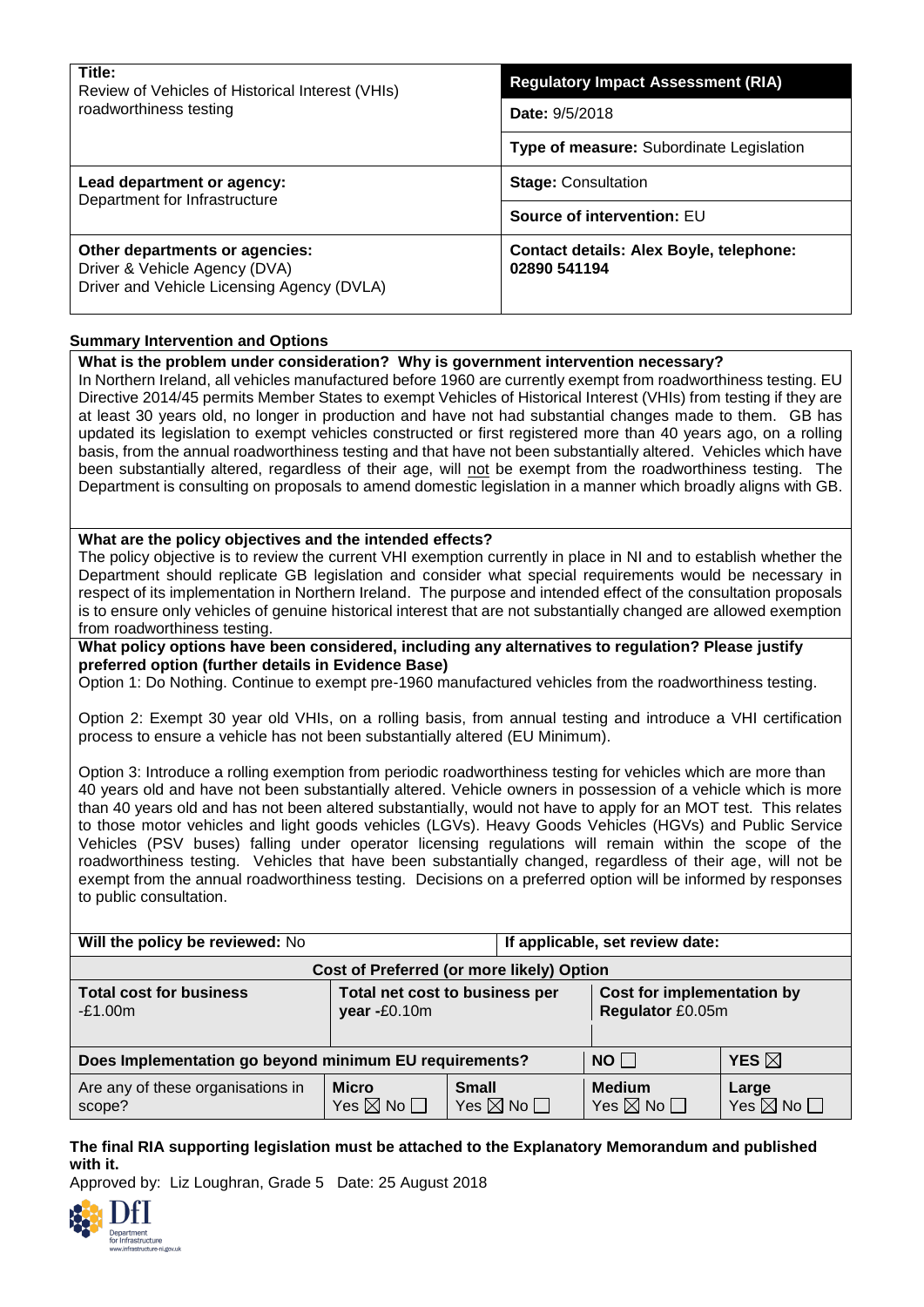Description: Exempt 40 year old in-scope vehicles from annual testing **ECONOMIC ASSESSMENT (Option 3)**

| <b>Price Base Year</b>                                                                                                                                                                         | <b>PV Base Year</b>                                                                                               |       | <b>Discount Rate</b> | <b>Net Present Cost</b>           |                      |
|------------------------------------------------------------------------------------------------------------------------------------------------------------------------------------------------|-------------------------------------------------------------------------------------------------------------------|-------|----------------------|-----------------------------------|----------------------|
| 2018/19                                                                                                                                                                                        | 2018/19                                                                                                           | 3.5%  |                      | £0.61m over 10 years              |                      |
|                                                                                                                                                                                                |                                                                                                                   |       |                      |                                   |                      |
| Costs (£m)                                                                                                                                                                                     | <b>Total Transitional (Policy)</b>                                                                                |       |                      | <b>Average Annual (recurring)</b> | <b>Total Cost</b>    |
|                                                                                                                                                                                                | (constant price)                                                                                                  | Years |                      | (excl. transitional) (constant    | (Present Value)      |
|                                                                                                                                                                                                |                                                                                                                   |       |                      | price)                            |                      |
| <b>Best Estimate</b>                                                                                                                                                                           | 0.05                                                                                                              | 1     |                      | 0.59                              | 5.10                 |
|                                                                                                                                                                                                | Description and scale of key monetised costs by 'main affected groups' Maximum 5 lines                            |       |                      |                                   |                      |
|                                                                                                                                                                                                | Changes to the MOT test will generally require updating of the DVA IT systems. DVA has confirmed that the         |       |                      |                                   |                      |
|                                                                                                                                                                                                | estimated costs for changes to DVA's booking system to implement the exemption provisions for VHIs is             |       |                      |                                   |                      |
|                                                                                                                                                                                                | estimated at around £5,000. There will be small one-off costs in respect of publicising the changes but these     |       |                      |                                   |                      |
|                                                                                                                                                                                                | are considered negligible. There will be a revenue loss to DVA due to a reduction in the overall numbers of       |       |                      |                                   |                      |
|                                                                                                                                                                                                | vehicles that are submitted for MOT testing (this applies to vehicles which were first registered before 1960 and |       |                      |                                   |                      |
|                                                                                                                                                                                                | which are more than 40 years old). However there will be an equivalent saving for owners of these vehicles as     |       |                      |                                   |                      |
|                                                                                                                                                                                                | they will have no longer have to pay for the annual MOT test.                                                     |       |                      |                                   |                      |
|                                                                                                                                                                                                |                                                                                                                   |       |                      |                                   |                      |
|                                                                                                                                                                                                | Other key non-monetised costs by 'main affected groups' Maximum 5 lines                                           |       |                      |                                   |                      |
|                                                                                                                                                                                                | No other key non-monetised costs have been identified.                                                            |       |                      |                                   |                      |
|                                                                                                                                                                                                |                                                                                                                   |       |                      |                                   |                      |
|                                                                                                                                                                                                |                                                                                                                   |       |                      |                                   |                      |
| Benefits (£m)                                                                                                                                                                                  | <b>Total Transitional (Policy)</b>                                                                                |       |                      | <b>Average Annual (recurring)</b> | <b>Total Benefit</b> |
|                                                                                                                                                                                                | (constant price)                                                                                                  | Years |                      | (excl. transitional) (constant    | (Present Value)      |
|                                                                                                                                                                                                |                                                                                                                   |       |                      | price)                            |                      |
| <b>Best Estimate</b>                                                                                                                                                                           | 0 (all recurring)                                                                                                 |       |                      | 0.52                              | 4.49                 |
|                                                                                                                                                                                                | Description and scale of key monetised benefits by 'main affected groups' Maximum 5 lines                         |       |                      |                                   |                      |
|                                                                                                                                                                                                | There will be benefits to owners of vehicles constructed or first registered more than 40 years ago as they will  |       |                      |                                   |                      |
| not have to pay the annual MOT test fee. Vehicle owners will not have to travel to and from the MOT test stations,                                                                             |                                                                                                                   |       |                      |                                   |                      |
| thereby saving on fuel.                                                                                                                                                                        |                                                                                                                   |       |                      |                                   |                      |
|                                                                                                                                                                                                |                                                                                                                   |       |                      |                                   |                      |
| Other key non-monetised benefits by 'main affected groups' Maximum 5 lines<br>Vehicle owners will not have to travel to and from the MOT test stations, thereby saving on time and fuel costs. |                                                                                                                   |       |                      |                                   |                      |
| There will also be a reduction in carbon emissions and air pollution.                                                                                                                          |                                                                                                                   |       |                      |                                   |                      |
|                                                                                                                                                                                                |                                                                                                                   |       |                      |                                   |                      |
|                                                                                                                                                                                                | Key Assumptions, Sensitivities, Risks                                                                             |       |                      |                                   |                      |
|                                                                                                                                                                                                | The MOT test fees will remain unchanged. An estimated 2,520 vehicles in NI will be made exempt from testing       |       |                      |                                   |                      |
|                                                                                                                                                                                                | in 2018 with this number increasing over time due to the rolling yearly mechanism.                                |       |                      |                                   |                      |
|                                                                                                                                                                                                |                                                                                                                   |       |                      |                                   |                      |
|                                                                                                                                                                                                |                                                                                                                   |       |                      |                                   |                      |
|                                                                                                                                                                                                |                                                                                                                   |       |                      |                                   |                      |

#### **BUSINESS ASSESSMENT (Option 3)**

| Direct Impact on business (Equivalent Annual) £m |                        |                   |  |  |
|--------------------------------------------------|------------------------|-------------------|--|--|
| <b>Costs: £0.01</b>                              | <b>Benefits: £0.02</b> | <b>Net: £0.01</b> |  |  |

#### **Cross Border Issues (Option 3)**

**How does this option compare to other UK regions and to other EU Member States (particularly Republic of Ireland)** Maximum 3 lines

In GB, from May 2018, a rolling exemption from periodic roadworthiness testing for vehicles which are more than 40 years old and have not been substantially altered will be put in place. In Ireland, from May 2018, for all vehicles registered post 1st January 1980 that are over 30 years old, but less than 40, the requirement to undergo a compulsory annual roadworthiness test will be reduced to a biennial test i.e. every 2 years. From January 2020 onwards, any vehicle 40 years or older will not require a test.

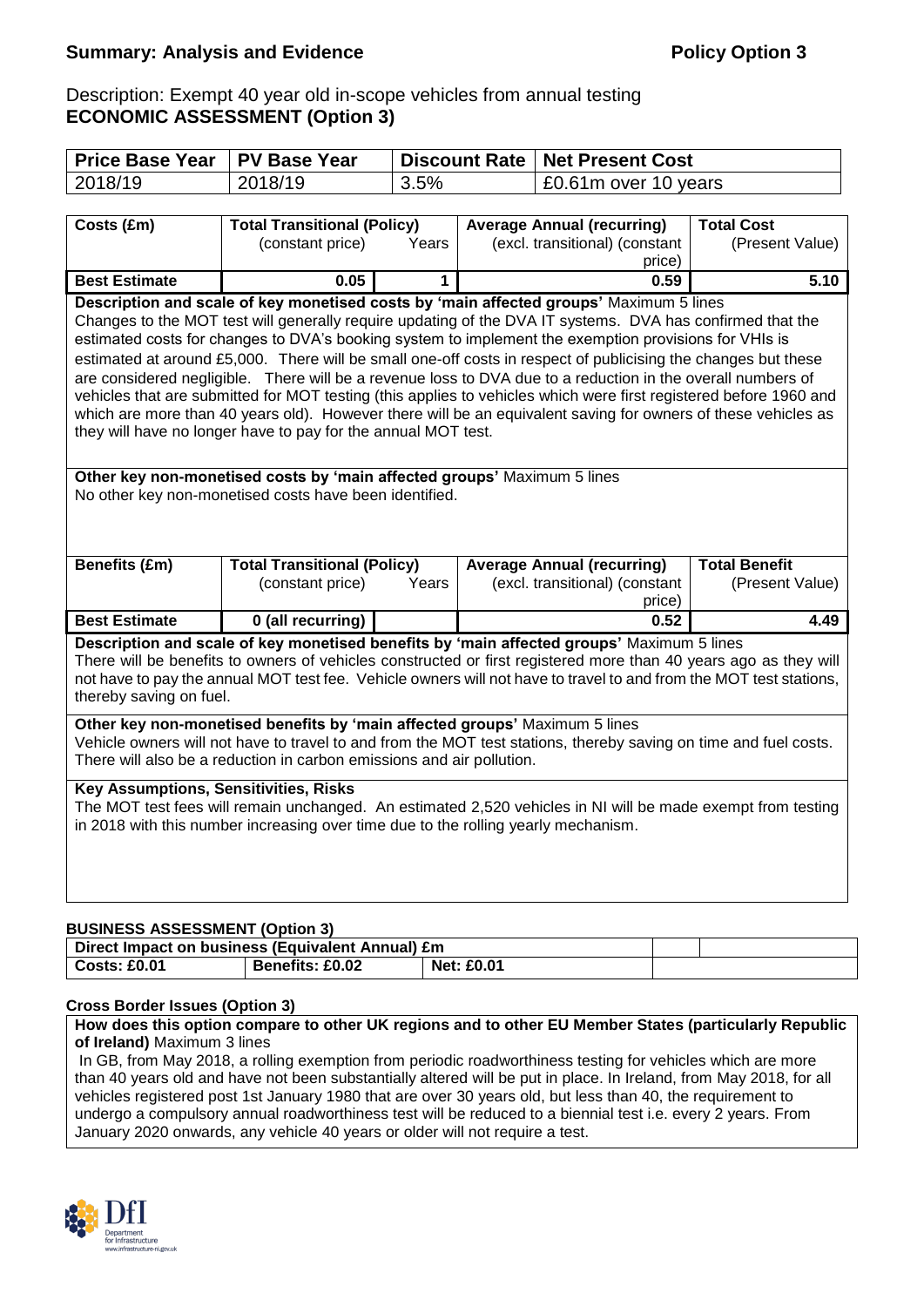# **Evidence Base**

### **1) Problem under consideration**

This Regulatory Impact Assessment (RIA) considers amending Northern Ireland legislation to exempt in-scope vehicles of historical interest, from the annual roadworthiness test.

EU Directive 2014/45 ("the Directive") has replaced previous EU Roadworthiness Directives and introduced a number of new provisions. One of these provisions permitted Member States to introduce an exemption for VHIs from periodic roadworthiness testing. Such vehicles were defined in the Directive as being more than 30 years old, which had not undergone substantial change since new, and which were considered historical by the Member State.

The Department for Transport in GB consulted in 2016 on proposals to introduce revised legislation. A variety of options were considered, taking into account the fact that vehicles first registered prior to 1960 are already exempt from periodic testing. Following the consultation, GB decided to introduce legislation which will exempt in-scope vehicles constructed or first registered more than 40 years ago, on a rolling basis, from the annual road worthiness test. Vehicles which have been substantially altered, regardless of their age, will not be exempt from the roadworthiness testing. Implementing this legislation would involve introducing a self-certification system. This certification process is required to ensure a vehicle has not been substantially changed since original manufacture. The onus of assessing whether a vehicle has been substantially changed is being left to the owner to assess and declare as appropriate.

Heavy Goods Vehicles (HGVs) and Public Service Vehicles (PSVs) falling under operator licensing regulations will remain within the scope of the roadworthiness testing.

To be considered as a VHI the vehicle must have been first registered or constructed over 40 years ago and the following components need to be of a design of which would have been fitted to that vehicle at the time of its manufacture:

- the original unmodified chassis or body shell (including any sub frames) or,
- a new chassis or monocoque bodyshell (including any subframes) of the same specification as the original
- suspension (front and back)

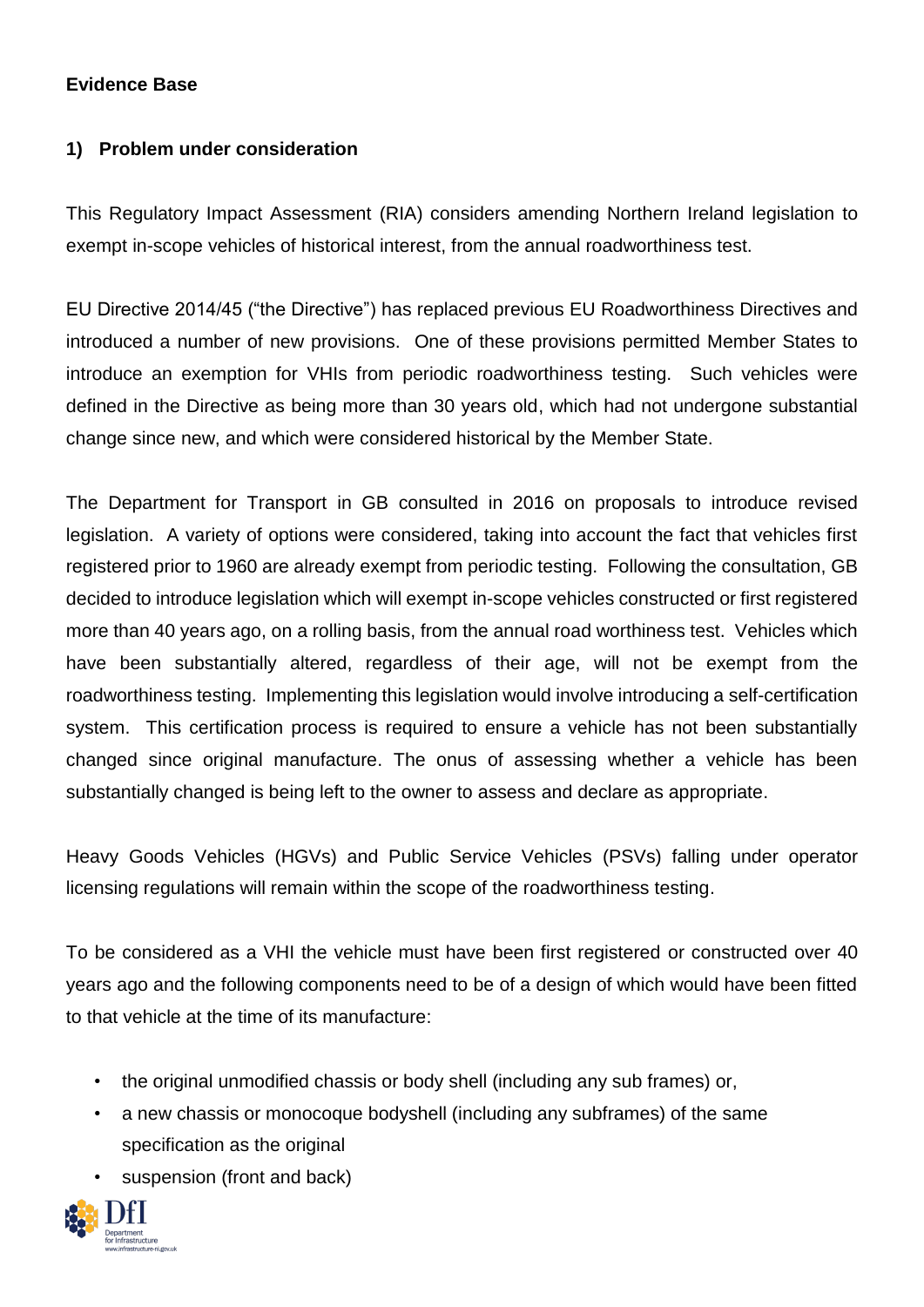- steering assembly
- all axles
- transmission
- engine

In the case of a motor bicycle:

- the original unmodified frame or,
- a new frame of the same specification as the original
- forks
- wheels
- engine
- gear box

The vehicle will not be considered a VHI if it;

- has been issued with a registration number with a 'Q' pre-fix,
- is a kit car assembled from components from different makes and model of vehicle or,
- is a kit conversion where a kit of new parts is added to an existing vehicle, or old parts are added to a kit of a manufactured body, chassis or monocoque body shell changing the general appearance of the vehicle.

Given there is currently no Minister in place, the Department is not proposing a preferred option. Decisions on the next steps will be informed by responses to public consultation. At this stage, it is envisaged that those decisions will best be taken by ministers but the need and timeframe for any decisions will be kept under review by officials, bearing in mind the wider public interest.

# **2) Rationale for intervention**

In Northern Ireland all vehicles manufactured before 1960 are currently exempt from roadworthiness testing. There are no additional requirements or criteria to be met.

Substantial changes to a vehicle can affect its performance, e.g., when braking or manoeuvring. For major changes, it is vital that vehicles are tested to ensure the alterations are not potentially dangerous. The current exemption regulation (which exempts vehicles that may have been substantially changed) can lead to potentially dangerous vehicles being used on the roads.

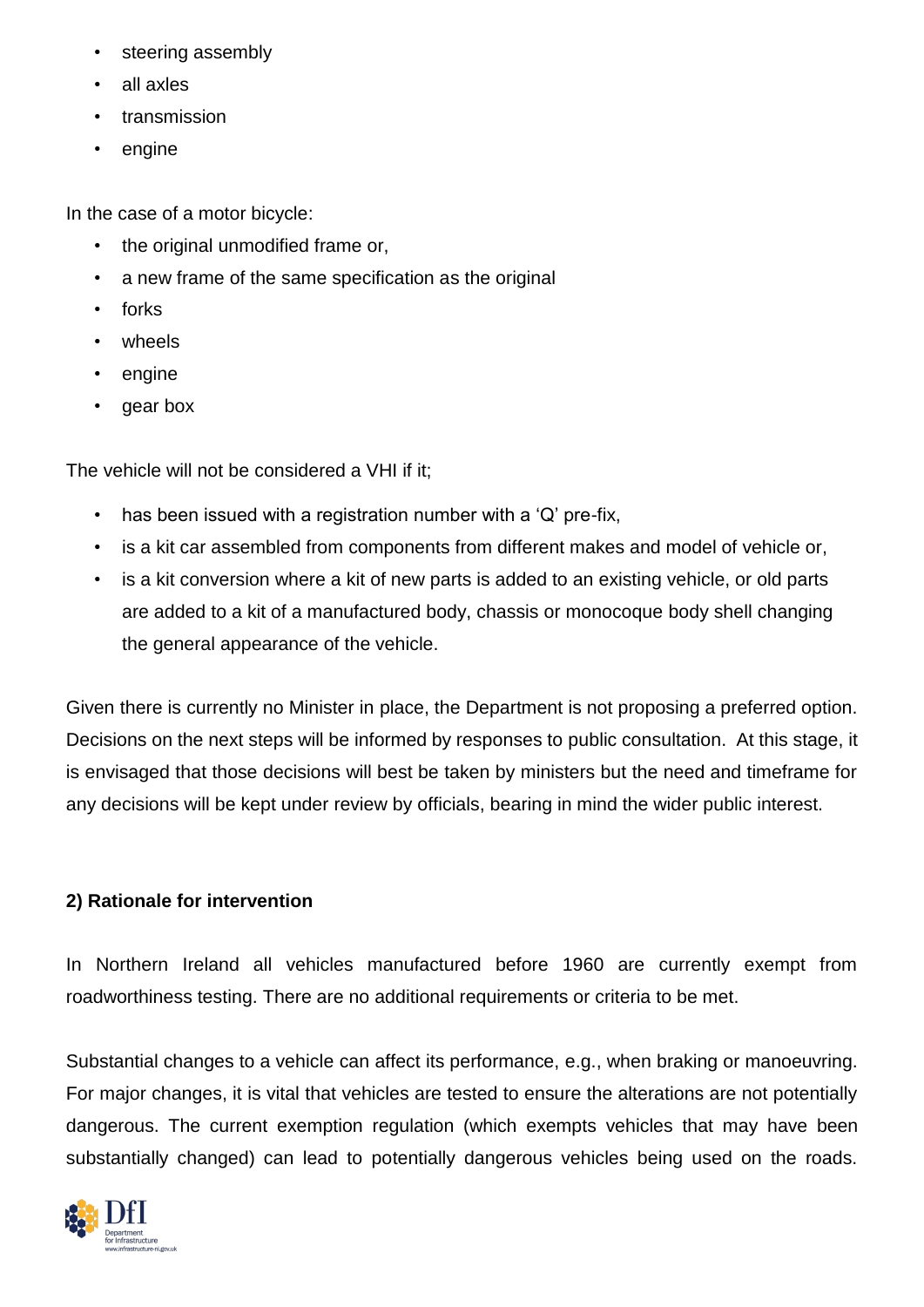Introducing a self-certification process to ensure that these vehicles are no longer exempt from MOT testing could have safety benefits and prevents these vehicle owners from imposing an external social cost. The Department regulates annual testing to ensure road safety requirements are of an optimum standard and therefore there should be a reduction in road safety casualities. The option to move from the current 1960 exemption to a rolling mechanism increases the number of vehicles exempted from MOT testing. There has been previous anecdotal evidence that VHIs are well-maintained and have lower annual mileage than younger vehicles. The current legislative requirements can be viewed as overly burdensome by imposing unnecessary costs on owners of vehicles of historical interest. Amending domestic legislation would help to reduce this cost.

# **3) Policy Objective**

To consider a rolling exemption scheme for vehicles of historical interest which have not been substantially altered, as required, to the Northern Ireland legislative context.

# **4) Description of options considered (including do nothing)**

Option 1: do nothing. Vehicles first registered before 1960 will continue to be exempt from periodic testing. All other vehicles will be subject to periodic testing. PSV buses and HGVs would not be exempted.

Option 2: Exempt 30 year old VHIs, on a rolling basis, from annual testing and introduce a VHI certification process to ensure a vehicle has not been substantially altered. (EU Minimum).

Option 3: Exempt 40 year old in-scope vehicles which have not been substantially altered (on a rolling basis) from annual testing. PSV buses and HGVs falling under operator licensing regulations would not be exempted.

Vehicles manufactured between 1978 and 1987 (i.e. 30-40 years old) fail 17.8% of MOT tests. Vehicles manufactured between 1960 and 1977 (i.e. 41-58 years old) fail 14.6% of MOT tests. In GB, the MOT test failures were 30.3% and 22.6% respectively.

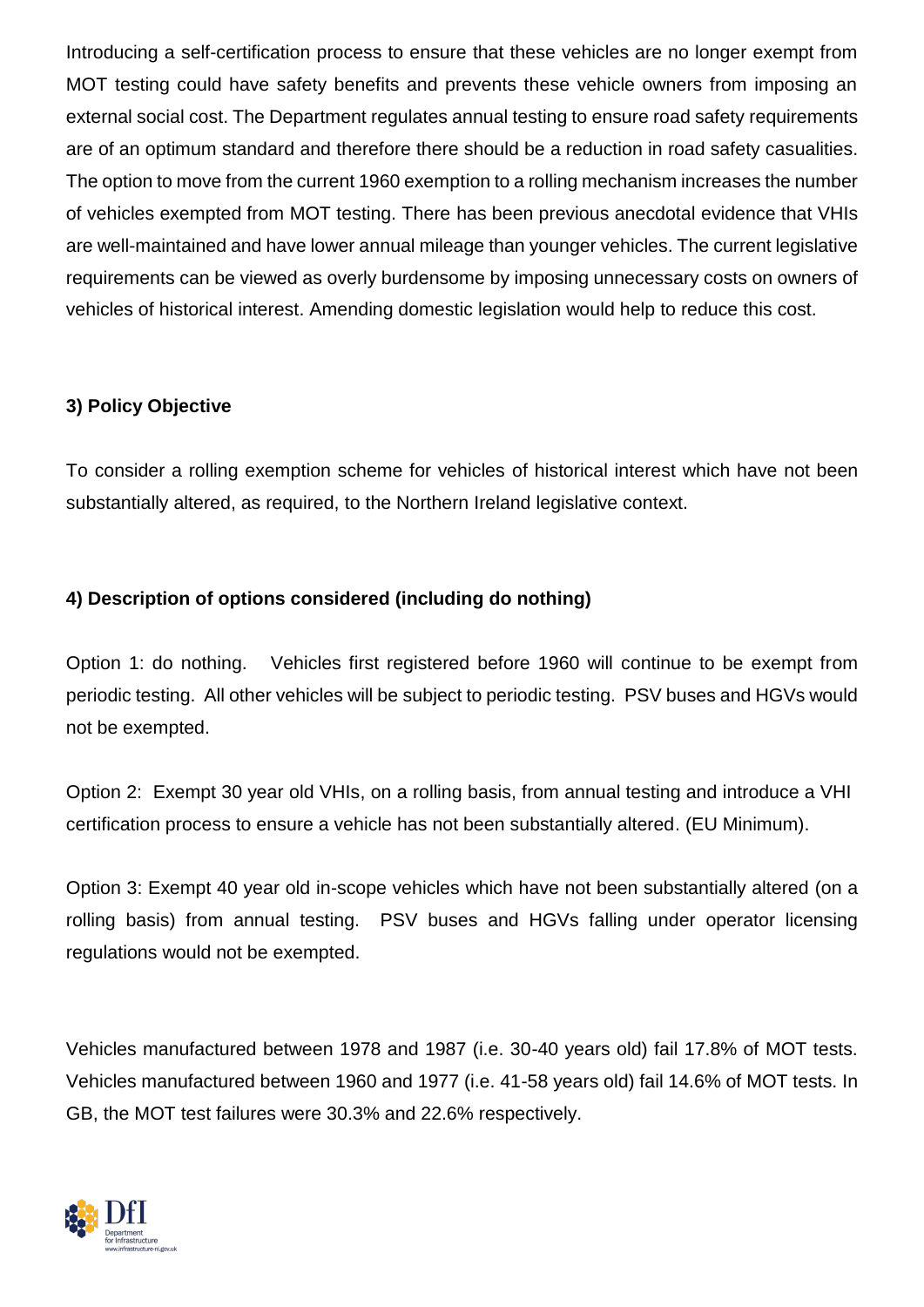The Department is unable to produce statistical information to produce a report of the road casualties involving vehicles of historical interest. However, in GB, it was found that in 2015 there were 215 casualties in personal injury accidents involving 1961-1977 vehicles compared with 455 casualties involving 1978-1987 vehicles.

In GB, the new vehicle exemption provisions (operative from 20 May 2018) align with the current rolling 40 year exemptions from Vehicle Excise Duty (VED), so vehicle owners in GB are able to apply for VED exemption at the same time as their vehicle becomes exempt from MOT tests.

Anecdotal evidence suggests that vehicles which are 30 years old are more powerful than their older counterparts and therefore potentially more dangerous.

# **5) Assumptions/Explanation of Costs and Benefits**

The GB RIA<sup>1</sup> undertook a full economic assessment to quantify the costs and benefits of the options under consideration; given the relatively smaller scale of the impacts in NI and unavailability of some of the data, it has been decided to use the GB costs and benefits as a proxy to estimate/quantify the impacts in NI. A figure of 3% has been assumed based on number of MOTs conducted (NI had 2.8% of the number of GB MOTs conducted in 2016) and population (NI's population is 2.9% of GB population figure) – 3% seems a reasonable assumption and it is a figure that has been used before in other RIAs when comparing NI to GB.

As the GB RIA had a base year of 2015. HMT deflators<sup>2</sup> were used to uplift prices to 2018/19 values. Below provides a brief explanation of the cost and benefits included in the GB assessment. For more information consult the GB RIA.

# **Costs**

# *Loss of Fee Income & Revenue*

An exemption from MOT testing for vehicles of historic interest would result in a loss of fee income for DVA. However, it should be noted that fees are based around the assumption of full cost

<sup>2</sup> <https://www.gov.uk/government/collections/gdp-deflators-at-market-prices-and-money-gdp>



l

<sup>1</sup> [https://www.gov.uk/government/uploads/system/uploads/attachment\\_data/file/644732/impact-assessment-review](https://www.gov.uk/government/uploads/system/uploads/attachment_data/file/644732/impact-assessment-review-of-vehicles-of-historical-interest-road-worthiness-testing.pdf)[of-vehicles-of-historical-interest-road-worthiness-testing.pdf](https://www.gov.uk/government/uploads/system/uploads/attachment_data/file/644732/impact-assessment-review-of-vehicles-of-historical-interest-road-worthiness-testing.pdf)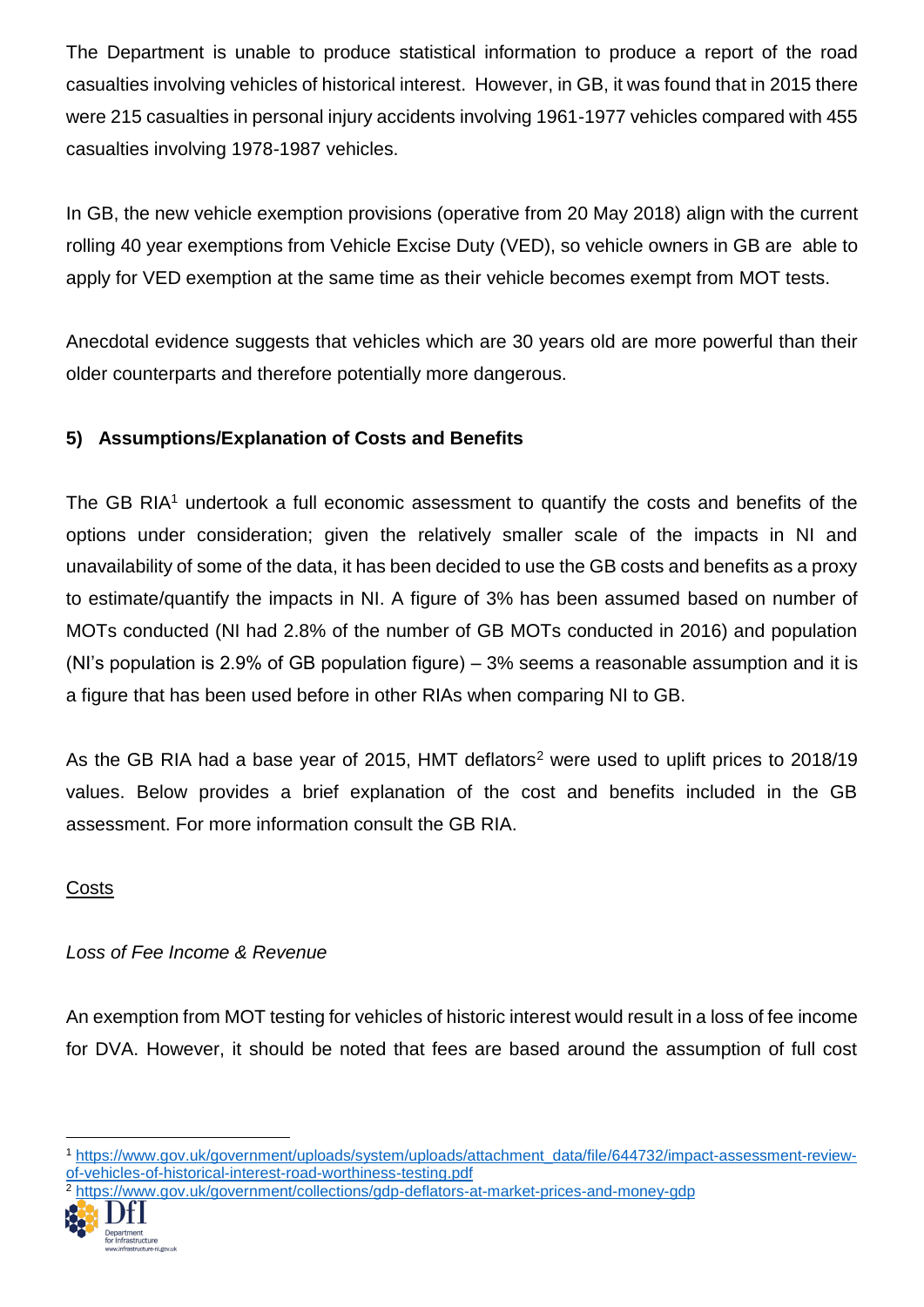recovery for DVA. Therefore any reduction in vehicles should in theory equate to a reduction in costs to DVA.

Should less vehicles require testing, this is likely to mean a reduction of income for garages who may otherwise have undertaken repairs or prepare vehicles for the MOT. Note vehicle owners benefit as there would be no requirement to pay the costs associated with repairs so this cost is assumed to be cancelled out by the benefits to vehicle owners.

Using figures provided by DVA, despite being exempt there were 140 pre-1960 vehicles tested in 2016. This shows that a portion of vehicle owners may voluntarily test their vehicles for business and insurance purposes and therefore some exempt vehicles will actually be tested.

# *Road Safety Costs*

There are road safety costs to consider, given the link between accidents and a lower level of testing. This has been quantified and explained in the GB RIA but essentially uses accident stats and places a value on these to estimate the impact.

# *Familiarisation Costs*

There is also a familiarisation cost to all vehicle owners of VHI of reading and familiarising themselves with the guidelines.

# *Transition Costs*

There is a one off cost to DVA of updating the system and material. DVA has confirmed that the estimated costs for changes to DVA's booking system to implement the exemption provisions for VHIs is estimated at approximately £5,000.

# *Self-certification*

There is an admin cost to VHI owners since they must now certify that their vehicle has not been substantially altered. To be considered as a VHI a number of components of the vehicle need to be of a design of which would have been fitted to that vehicle at the time of its manufacture. For example the vehicle must have the original unmodified chassis, suspension and steering assembly. The vehicle owner must consult the 8 point rule and verify that their vehicle meets

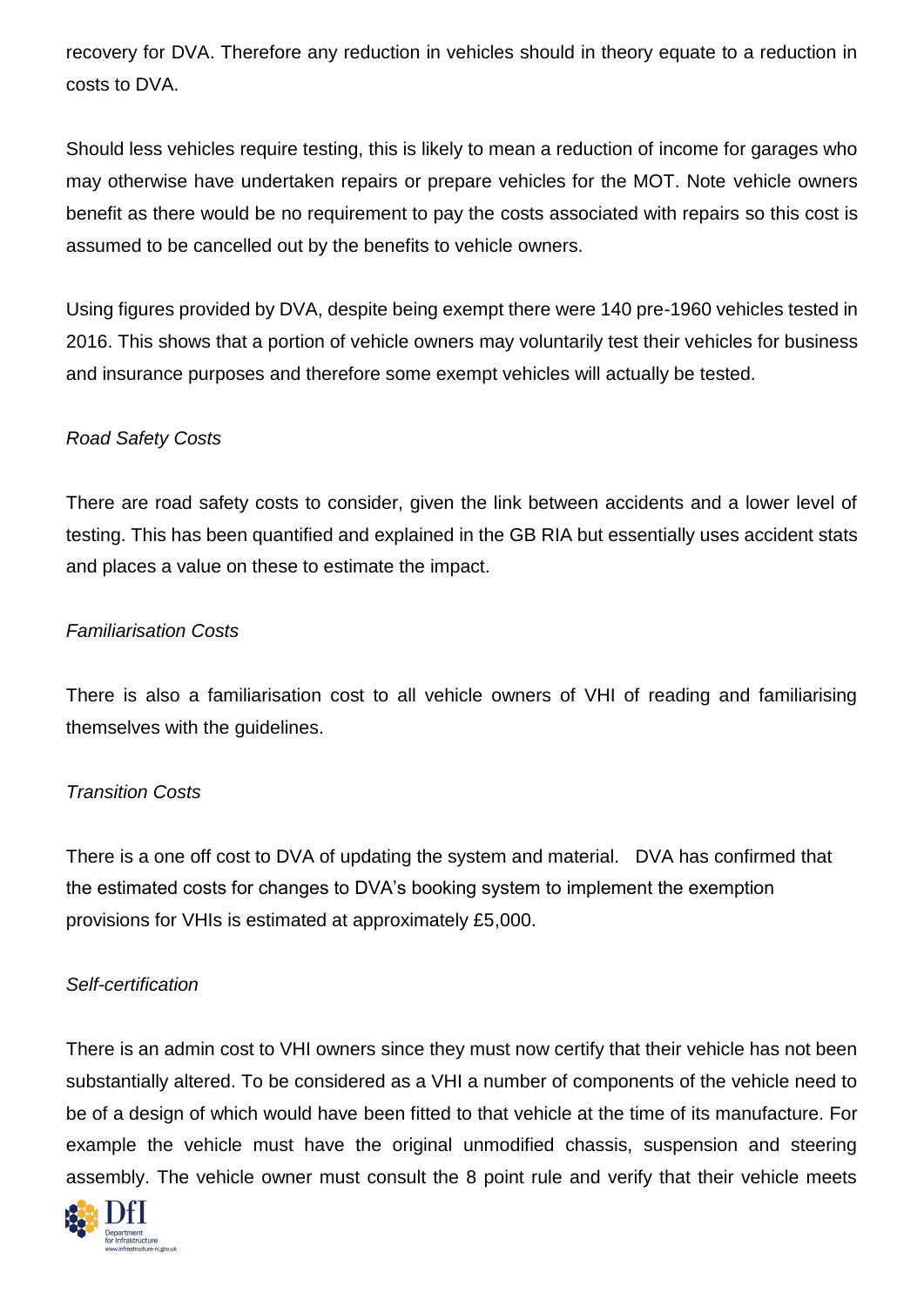these conditions. They must then inform DVA that they are exempt from testing. The exact details of this process have not yet been determined. The GB RIA places a value on the time taken to complete the process and suggests the length of time that the self-certification process will take is uncertain and is likely to vary by individual. It has been conservatively assumed that the process will take around 60 minutes. Due to the uncertainty a range is taken around this value, from 45 to 75mins. This is likely to be an overestimate but the conservative approach of not understating any costs has been taken due to lack of details on the self-certification process at the time of this analysis.

In 2016, there were 3,811 cars registered in Northern Ireland before 1979. There were 2,520 of these cars first registered after 1960 but before 1979.

### **Benefits**

The Department is committed in ensuring all vehicles in Northern Ireland are roadworthy and safe to use on our roads. Northern Ireland legislation will be required to be updated to enable an option to be implemented. Given there is currently no Minister in place, the Department is not proposing a preferred option. Decisions on the next steps will be informed by responses to public consultation. At this stage, it is envisaged that those decisions will best be taken by ministers but the need and timeframe for any decisions will be kept under review by officials, bearing in mind the wider public interest.

Implementation of this revised legislation will have benefits for the driver. Drivers of in-scope VHI will be exempt from roadworthiness testing and therefore they will not be required to pay for an MOT test, therefore saving the test fee which is currently £30.50. There would also be potential savings, both financially and in time as drivers will not have to travel to DVA test centres and so will save on fuel costs and their own time which can be valued.

As mentioned above, VHI owners can apply, voluntarily, for an MOT test if required.

There would be a minor benefit to DVA, as the exemption of historic vehicles from periodic testing would free up time to provide tests for other vehicles, which could lead to a decrease in waiting times for test appointments.

Anecdotal evidence suggests that most private owners of VHIs kept their vehicles in good condition and used them for short trips such as fairs and exhibitions. Therefore there was less

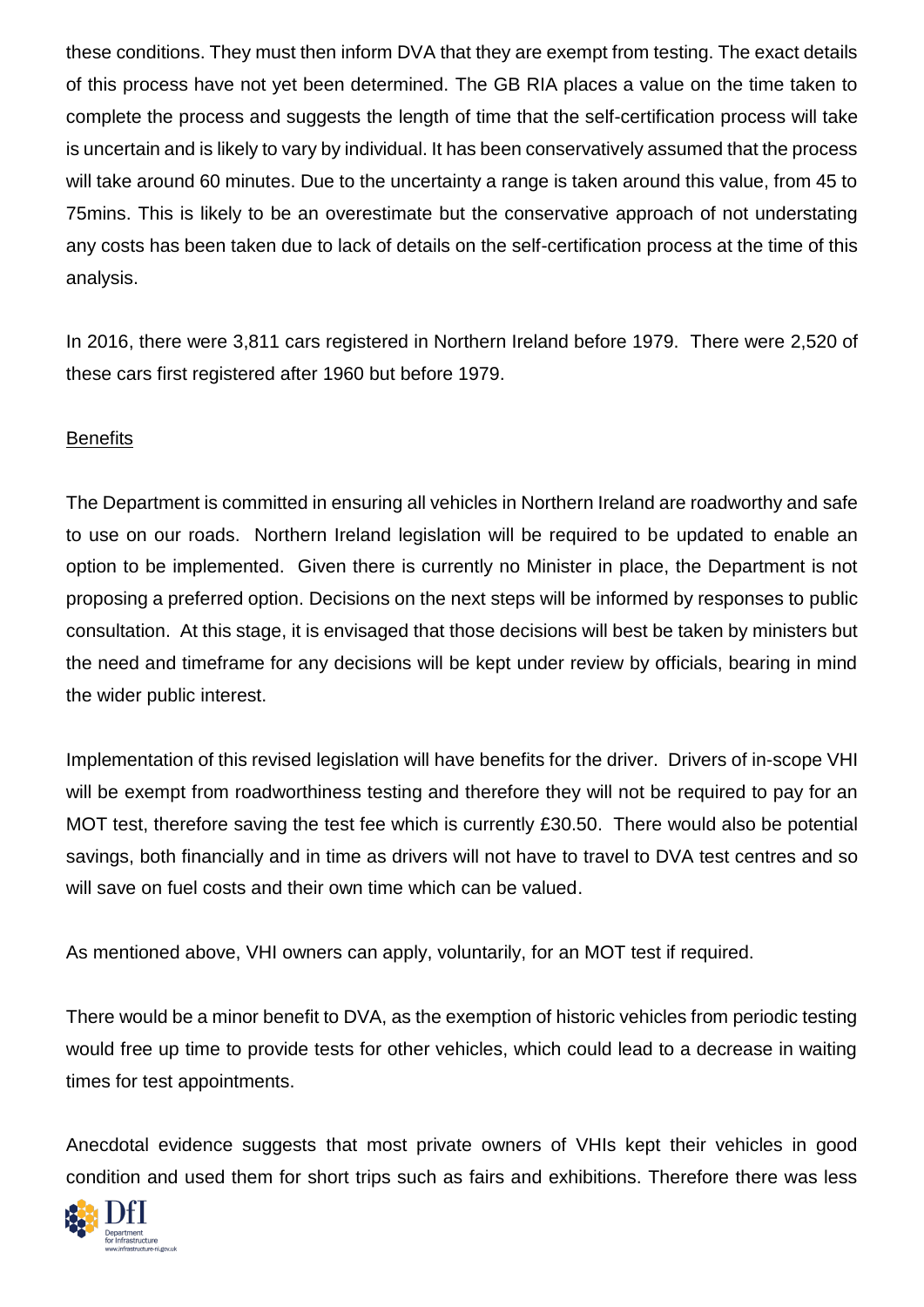need for annual testing. As mentioned above, VHI owners can apply, voluntarily, for an MOT test if required but implementation of this revised legislation is likely to cut down on the number of MOTs.

# Scale of Impact

# **Option 2: to exempt 30 year old in-scope vehicles from annual testing (on a rolling basis)**

Between 1 January and 31 December 2016 a total of 6329 vehicles which were over 30 years' old, were submitted for MOT test. Had these vehicles been exempt from periodic testing, the loss of income for DVA would have been almost £179k on an annual basis. However as mentioned above, due to principle of full cost recovery, any reduction in the number of vehicles tested should in theory equate to a commensurate reduction in costs.

# **Option 3: to exempt 40 year old in-scope vehicles from annual testing (on a rolling basis)**

Between 1 January and 31 December 2016 a total of 3218 vehicles which were over 40 years' old, were submitted for MOT test. Had these vehicles been exempt from periodic testing, the loss of income for DVA would have been almost £93k on an annual basis. However as mentioned above, due to principle of full cost recovery, any reduction in the number of vehicles tested should in theory equate to a commensurate reduction in costs.

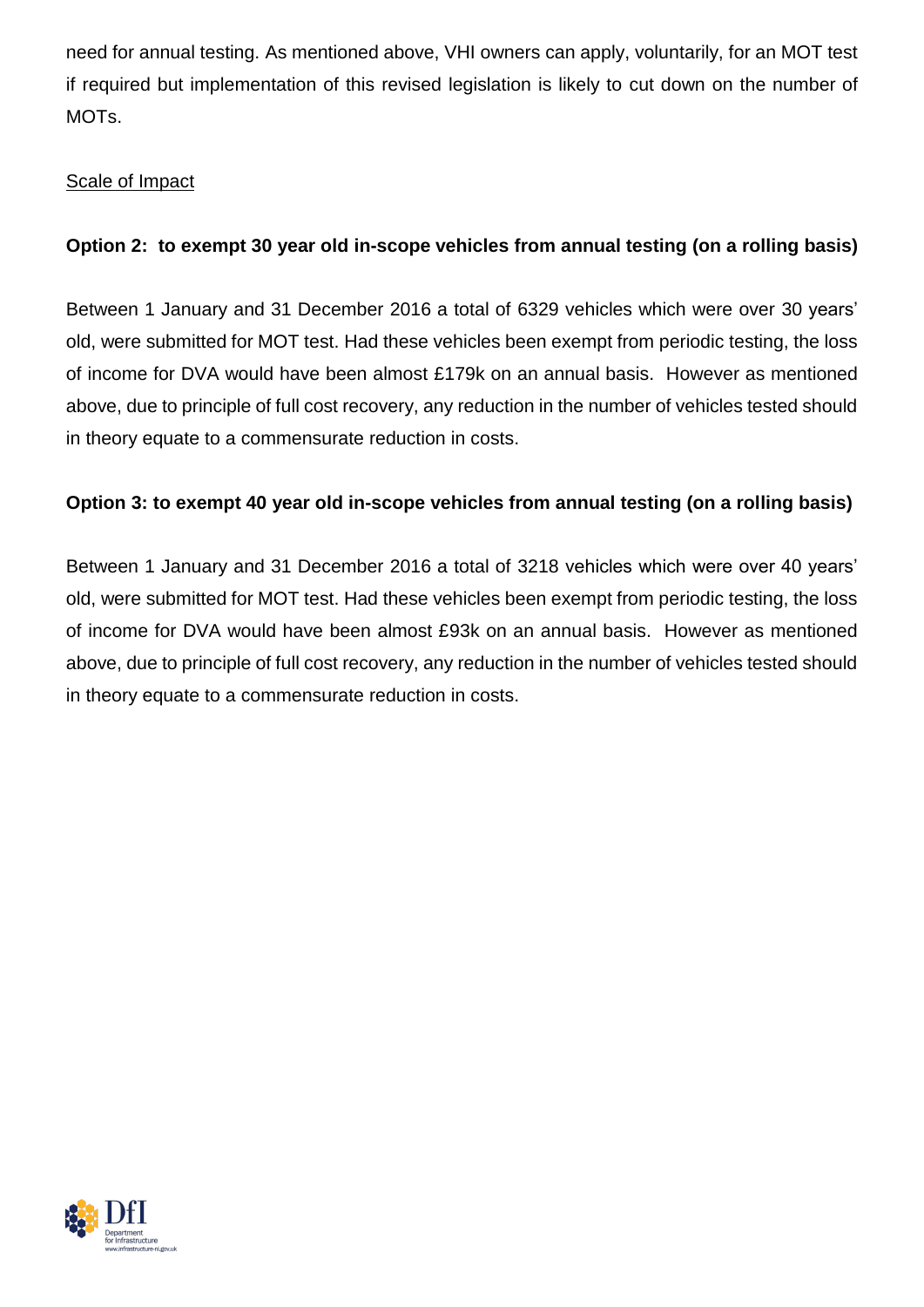# **6. Quantifying the Costs and Benefits**

As explained above, with the exception of transition costs the GB figures were used to estimate the impact in NI by taking 3% of costs outlined in the GB RIA. The results are summarised in the table below.

|                                      | <b>Option 2</b> | <b>Option 3</b> |
|--------------------------------------|-----------------|-----------------|
| Costs                                |                 |                 |
| Transition costs to DVA              | 0.05            | 0.05            |
| <b>Familiarisation time costs</b>    | 0.03            | 0.06            |
| Self-cert time costs                 | 0.76            | 1.27            |
| Safety cost of additional exemptions | 0.11            | 0.61            |
| Revenue loss to garages              | 4.10            | 7.52            |
| <b>Benefits</b>                      |                 |                 |
| MOT and garage fee savings           | 4.10            | 7.52            |
| Time and fuel savings                | 0.39            | 0.62            |
| Net Present Cost (Costs – Bens)      | 0.56            | 1.37            |

# **7. Wider Impacts**

# *Competition Assessment*

In view of the deregulatory nature of the preferred option, which does not entail any costs, it is considered that there are no competition impacts.

# *Small and Micro Business Assessment*

These include business users of VHIs. The Department considers that all of these would be required to test their vehicles under legislation that covers commercial use and so this would not represent either a benefit or a burden to these businesses. The businesses that benefit are, e.g., television and film work and mobile catering that use historic light vans. It is deemed that this would only be a small percentage of the VHI market and it is difficult to obtain a precise figure of